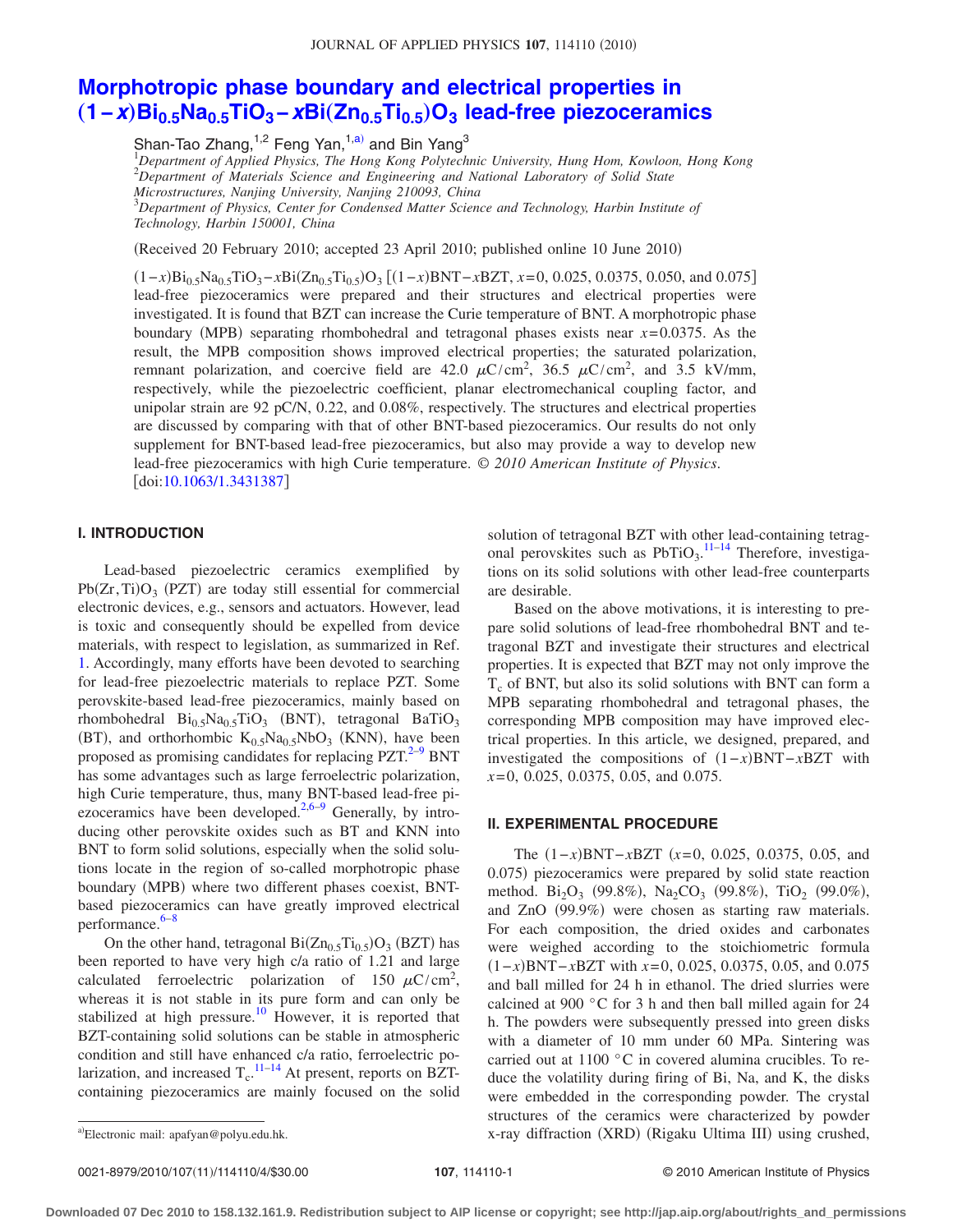<span id="page-1-0"></span>

FIG. 1. (Color online) (a) XRD patterns of the piezoceramics, the asterisks indicate the superstructure peak corresponding to the space group of  $R3C$ , (b) and (c) detailed composition dependent XRD patterns.

unpoled sintered samples. The microstructures were analyzed by using a scanning electron microscopy (SEM, XL30 Philips).

Electric measurements were carried out on sintered ground disks. The circular surfaces of the disks were covered with a thin layer of silver paste and fired at 550 °C for 30 min. Relative dielectric constant  $(\varepsilon_r)$  and loss tangent (tan  $\delta$ ) of unpoled ceramics were measured using an impedance analyzer (HP4294A) at different frequencies from 100 Hz to 1 MHz in a temperature range from 50–400 °C. Electric measurements were carried out at room temperature in silicone oil. Both polarization-electric field (P-E) and strain-electric field (S-E) curves were measured at 1 Hz by Precision premier II (Radiant Tech. USA). The piezoelectric coefficient  $(d_{33})$  was measured with a Berlincourt-d<sub>33</sub>-meter (Institute of acoustic, Chinese academic society, ZJ-6A, China). With HP4294A impedance analyzer, the first resonance and antiresonance frequencies of poled ceramics (poling field 6 kV/ mm) were measured and the planar electromechanical coupling factor  $(k_p)$  were evaluated on the basis of IEEE standards.

#### **III. RESULTS AND DISCUSSION**

Figure  $1(a)$  $1(a)$  plots the XRD patterns of the piezoceramics. All ceramics are crystallized into a pure perovskite phase. Interestingly, with increasing *x* value, some diffraction peaks located at higher angle tend to merge first and then split subsequently. For example, (003) and (021) peaks near  $2\theta$  $=40^{\circ}$  of pure BNT [Fig. [1](#page-1-0)(b)] and (024) and (220) peaks near  $2\theta = 68^\circ$  of pure BNT [Fig. [1](#page-1-0)(c)] combine when *x*  $=0.025-0.0375$  and then split with further increasing *x*. Furthermore, the asterisk in Fig.  $1(a)$  $1(a)$  indicates a superstructure peak, which characterizes the space group of *R*3*C*. [15](#page-3-8) This superstructure peak disappears when *x* reaches 0.0375. In addition, our preliminary Rietveld refinement based on XRD data indicates that, the composition with  $x=0.075$  can be described with tetragonal structure. By considering the above composition dependent XRD patterns and following electrical measurements, a rhombohedral-tetragonal MPB located near *x*=0.0375 could be identified. It is interesting to note

that the rhombohedral-tetragonal MPB of 1−*x*-BNT −*x*BZT occurs near *x*=0.0375 while that the rhombohedraltetragonal MPB of  $(1-x)BNT-xBT$  occurs near  $x=0.06$ , which is reasonable since the tetragonality of BZT is higher than BT.

All the ceramics have dense and homogeneous microstructures. Typical SEM microstructure image of the composition with  $x=0.0375$  is shown in Fig. [2.](#page-1-1) It is seen that the ceramics consist of cubiclike grains with the average grain size of  $\sim$ 800 nm. No significant composition dependence of grain size can be established.

The relative dielectric constant  $(\varepsilon_r)$  and dielectric loss  $(\tan \delta)$  are measured as the functions of temperature. The results measured at  $10^4$  Hz are plotted in Figs.  $3(a)$  $3(a)$  and  $3(b)$ , respectively. Obviously, the addition of BZT increases the  $T_c$ from 290 to 310 °C, consistent with other reports that BZT can lead to increased  $T_c$ .<sup>[12](#page-3-9)[–14](#page-3-7)</sup> However, two important features should be noted in our lead-free piezoceramics, first, the improvement of T<sub>c</sub> is about 20  $\degree$ C, which is not as significant as other BZT-containing systems such as  $BZT-PbTiO<sub>3</sub>.<sup>12-14</sup>$  $BZT-PbTiO<sub>3</sub>.<sup>12-14</sup>$  $BZT-PbTiO<sub>3</sub>.<sup>12-14</sup>$  Second, for those compositions with  $x > 0.025$ , no further increase in T<sub>c</sub> can be detected, as can be seen in Fig.  $3(a)$  $3(a)$ . The above two features may be attributed to that, the content of BZT in our piezoceramics is very low (less than 10%), whereas in other BZT-related systems such as BZT–PbTiO<sub>3</sub>, the mole ratio of BZT can reach  $40\%$ <sup>13</sup> That means, to further understand the effects of BZT on  $T_c$ 

<span id="page-1-1"></span>

FIG. 2. Typical SEM microstructures of the composition with *x*=0.0375.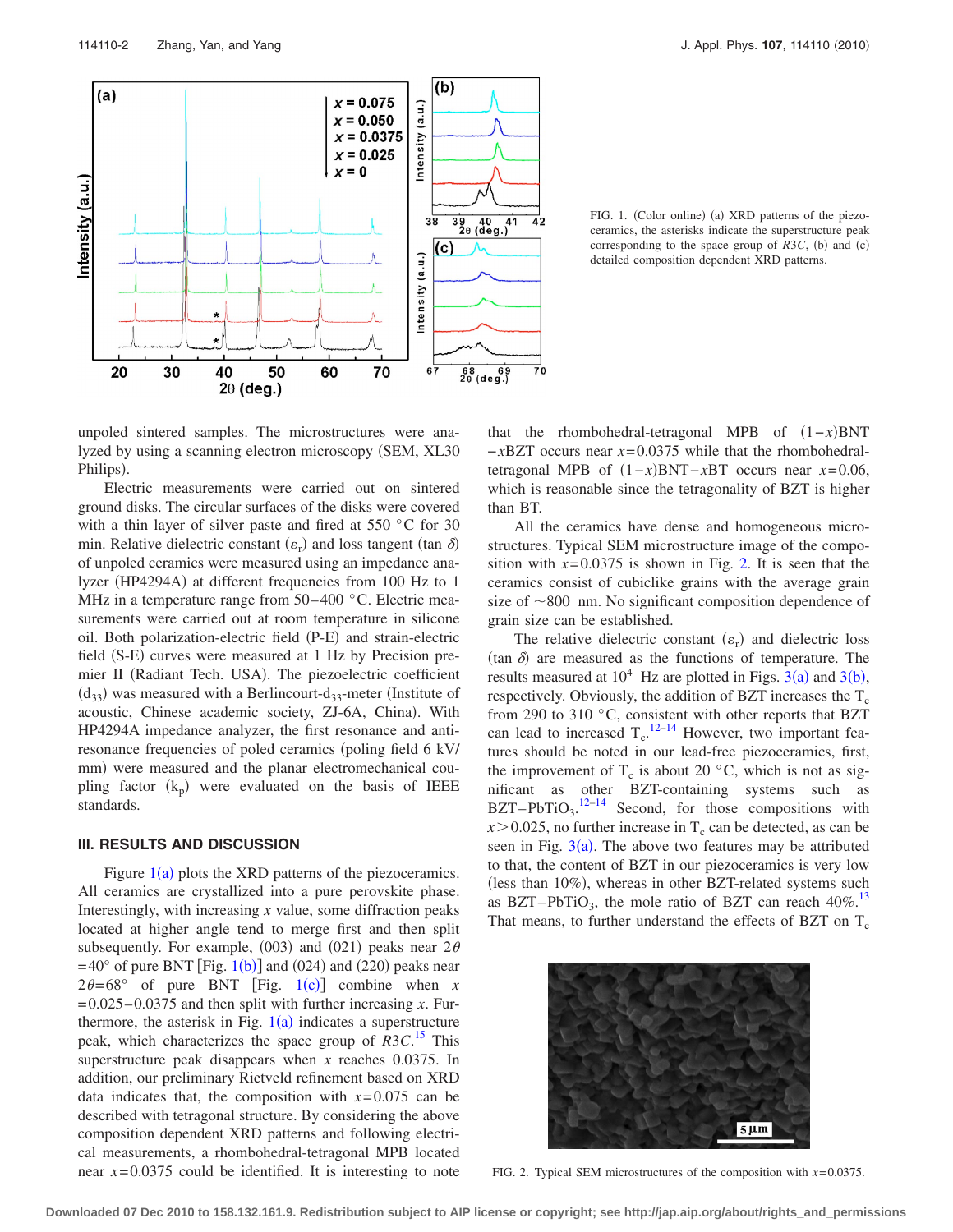<span id="page-2-0"></span>

<span id="page-2-2"></span>

FIG. 5. (a) Bipolar S-E curve of the composition with  $x=0.0375$  and (b) composition dependent maximum positive strain and negative strain.

FIG. 3. (Color online) Temperature dependent (a) relative dielectric constant and (b) loss tangent measured at  $10^4$  Hz.

of BNT, investigations on the ceramics of  $(1-x)$ BNT −*x*BZT with higher *x* value are necessary, this is not the main topic of this work. Additionally, with increasing *x*, both the  $\varepsilon_r$  value at T<sub>c</sub> [Fig. [3](#page-2-0)(a) and the depolarization temperature<sup>15</sup> [T<su[b](#page-2-0)>d</sub> as indicated by arrow in Fig. 3(b)] tend to decrease, consistent with reports on other BZT- and BNT-related piezoceramics.<sup>6[–9,](#page-3-2)[12–](#page-3-9)[15](#page-3-8)</sup>

Figure [4](#page-2-1) presents the ferroelectric characteristics of  $(1)$ −*x*)BNT−*x*BZT ceramics. For the ceramics with *x* ≤ 0.0375, well saturated P-E loops can be obtained, typical P-E loop of the composition with  $x=0.0375$  is shown in Fig.  $4(a)$  $4(a)$ . For the compositions with  $x=0.050$  and 0.075, the loops tend to be obviously slimmer. The detailed composition dependence of saturated polarization  $(P_s)$ , remnant polarization  $(P_r)$ , and coercive field  $(E_c)$  are plotted in Fig. [4](#page-2-1)(b). As can be seen, the

<span id="page-2-1"></span>

FIG. 4. (a) P-E ferroelectric loops of the composition with  $x=0.0375$  and (b) composition dependent  $P_s$ ,  $P_r$ , and  $E_c$ .

 $P_s$  and  $P_r$  increase slightly before  $x \le 0.0375$ , reaches the maximum at  $x=0.0375$  with P<sub>s</sub>=42.0  $\mu$ C/cm<sup>2</sup> and P<sub>r</sub> =36.5  $\mu$ C/cm<sup>2</sup>, then tend to decrease dramatically with further increasing *x*. Especially, one can see that the difference between  $P_s$  and  $P_r$  keeps almost constant when  $x \le 0.0375$ and then becomes large when *x*=0.050 and 0.075, indicating that the loops tend to be slim. On the other hand,  $E_c$  decreases monotonously with increasing *x*, with a sudden decrease from 4.6 kV/mm for the composition with  $x=0.025$  to 3.5 kV/mm for the composition with *x*=0.0375, which maybe attributed to the fact that the MPB structure is located near *x*=0.0375.

Bipolar S-E curve of the composition with  $x=0.0375$  is shown in Fig.  $5(a)$  $5(a)$ . Generally, all compositions exhibit a typical butterfly shaped bipolar S-E curves, indicating the ferroelectric nature of the ceramics, consistent with the above P-E loops. To further clarify the composition dependence of S-E shape in detail, we plot the maximum positive strain and negative strain against *x* value, as shown in Fig.  $5(b)$  $5(b)$ . Both the positive and negative strain values increases with increasing *x*, except a decreasing negative strain value from  $x=0.050$  to  $x=0.075$ . The increased strain value may be related to the decreased  $T<sub>d</sub>$ , which is the ferroelectricantiferroelectric transition temperature in BNT-based materials, of this system, as indicated in Fig.  $3(b)$  $3(b)$ . Larger *x* value, lower  $T_d$ , that means the composition with  $x=0.075$  is most close to  $T_d$ , therefore, this composition is most close to antiferroelectric order at room temperature. At room temperature, the composition closer to  $T<sub>d</sub>$  will have larger strain because under an applied electric field, antiferroelectric can transit into ferroelectric state, this field-assisted phase transition generally is accompanied by large strain.<sup>9</sup> Actually, similar results are observed and discussed in other BNT-based piezoceramics systems.<sup>7[,15](#page-3-8)</sup>

Unipolar S-E curves are also measured and displayed, the typical unipolar S-E curve of the composition with *x*  $=0.0375$  is shown in Fig. [6.](#page-3-12) The inset indicates the compo-

**Downloaded 07 Dec 2010 to 158.132.161.9. Redistribution subject to AIP license or copyright; see http://jap.aip.org/about/rights\_and\_permissions**